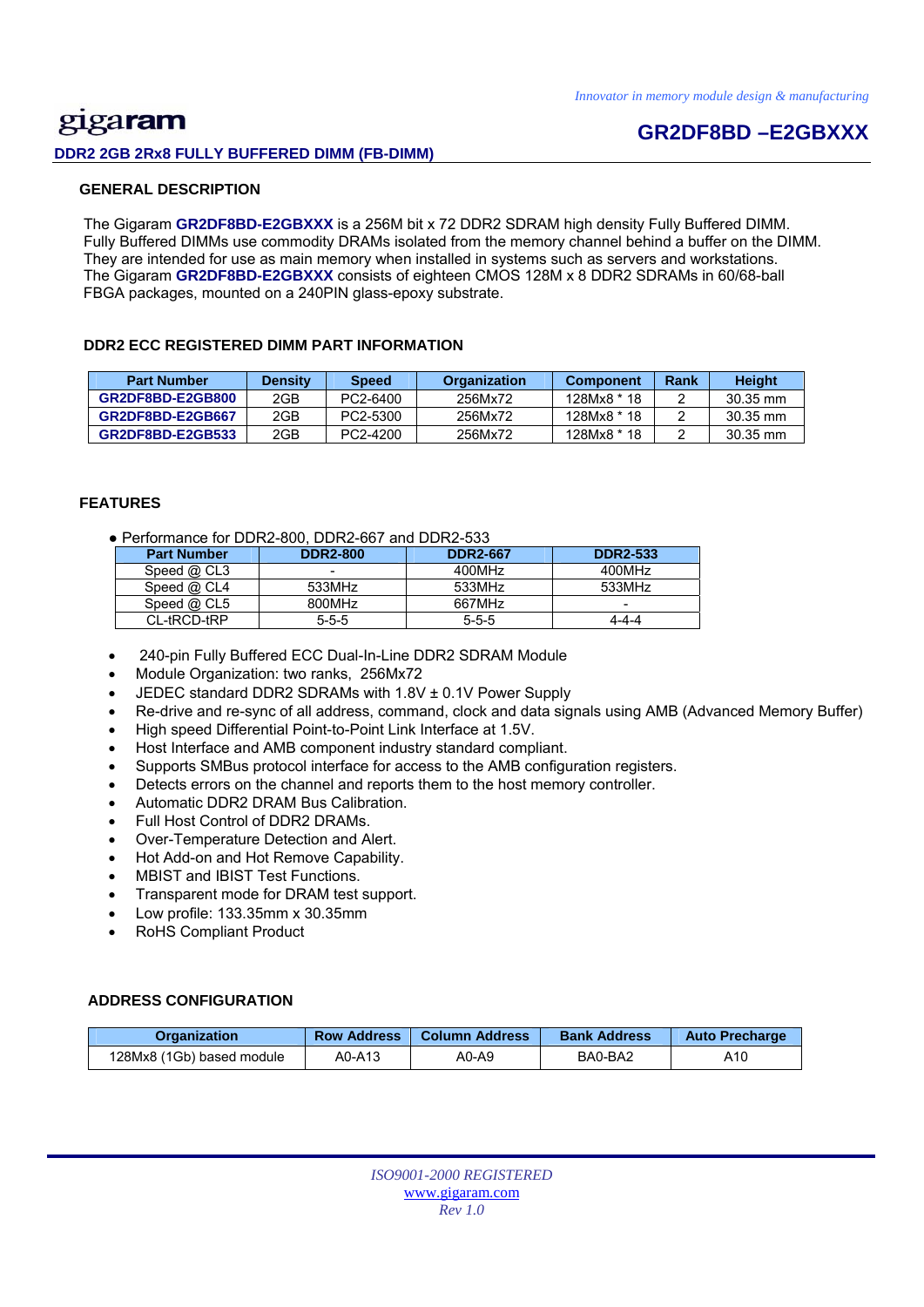# **DDR2 2GB 2Rx8 FULLY BUFFERED DIMM (FB-DIMM)**

# **GR2DF8BD –E2GBXXX**

# **PIN CONFIGURATIONS (Front Side/ Back Side)**

| Pin             | <b>FRONT</b>            | Pin             | <b>BACK</b>      | Pin             | <b>FRONT</b>     | Pin | <b>BACK</b>     |
|-----------------|-------------------------|-----------------|------------------|-----------------|------------------|-----|-----------------|
| 1               | <b>VDD</b>              | 121             | <b>VDD</b>       | 62              | <b>VSS</b>       | 182 | <b>VSS</b>      |
| 2               | <b>VDD</b>              | 122             | <b>VDD</b>       | 63              | <b>PN10</b>      | 183 | <b>SN10</b>     |
| 3               | VDD                     | 123             | <b>VDD</b>       | 64              | /PN10            | 184 | /SN10           |
| 4               | <b>VSS</b>              | 124             | <b>VSS</b>       | 65              | <b>VSS</b>       | 185 | <b>VSS</b>      |
| 5               | VDD                     | 125             | <b>VDD</b>       | 66              | <b>PN11</b>      | 186 | <b>SN11</b>     |
| 6               | VDD                     | 126             | VDD              | 67              | /PN11            | 187 | /SN11           |
| 7               | VDD                     | 127             | <b>VDD</b>       | 68              | <b>VSS</b>       | 188 | <b>VSS</b>      |
| 8               | <b>VSS</b>              | 128             | <b>VSS</b>       |                 | <b>KEY</b>       |     | <b>KEY</b>      |
| 9               | <b>VCC</b>              | 129             | VCC              | 69              | <b>VSS</b>       | 189 | <b>VSS</b>      |
| 10              | <b>VCC</b>              | 130             | <b>VCC</b>       | 70              | PS <sub>0</sub>  | 190 | SS <sub>0</sub> |
| 11              | <b>VSS</b>              | 131             | <b>VSS</b>       | 71              | /PS0             | 191 | /SSO            |
| 12              | <b>VCC</b>              | 132             | <b>VCC</b>       | 72              | <b>VSS</b>       | 192 | <b>VSS</b>      |
| 13              | <b>VCC</b>              | 133             | VCC              | 73              | PS <sub>1</sub>  | 193 | SS <sub>1</sub> |
| 14              | $\overline{\text{VSS}}$ | 134             | <b>VSS</b>       | 74              | /PS1             | 194 | /SS1            |
| 15              | <b>VTT</b>              | 135             | VTT              | 75              | <b>VSS</b>       | 195 | <b>VSS</b>      |
| 16              | VID1                    | 136             | VID <sub>0</sub> | 76              | PS <sub>2</sub>  | 196 | SS <sub>2</sub> |
| $\overline{17}$ | /RESET                  | $\frac{1}{137}$ | DNU/M_TEST       | $\overline{77}$ | /PS <sub>2</sub> | 197 | /SS2            |
| 18              | <b>VSS</b>              | 138             | <b>VSS</b>       | 78              | <b>VSS</b>       | 198 | <b>VSS</b>      |
| 19              | RFU**                   | 139             | RFU**            | 79              | PS <sub>3</sub>  | 199 | SS <sub>3</sub> |
| 20              | RFU**                   | 140             | RFU**            | 80              | /PS3             | 200 | /SS3            |
| 21              | <b>VSS</b>              | 141             | <b>VSS</b>       | 81              | <b>VSS</b>       | 201 | <b>VSS</b>      |
| 22              | PN <sub>0</sub>         | 142             | SN <sub>0</sub>  | $\overline{82}$ | PS <sub>4</sub>  | 202 | SS4             |
| 23              | /PN0                    | 143             | /SN <sub>0</sub> | 83              | /PS4             | 203 | /SS4            |
| $\overline{24}$ | <b>VSS</b>              | 144             | <b>VSS</b>       | 84              | <b>VSS</b>       | 204 | <b>VSS</b>      |
| 25              | PN <sub>1</sub>         | 145             | SN1              | 85              | <b>VSS</b>       | 205 | <b>VSS</b>      |
| 26              | /PN1                    | 146             | /SN1             | 86              | RFU*             | 206 | RFU*            |
| 27              | <b>VSS</b>              | 147             | <b>VSS</b>       | $\overline{87}$ | RFU*             | 207 | RFU*            |
| 28              | PN <sub>2</sub>         | 148             | SN2              | 88              | <b>VSS</b>       | 208 | <b>VSS</b>      |
| 29              | /PN2                    | 149             | /SN2             | 89              | <b>VSS</b>       | 209 | <b>VSS</b>      |
| 30              | <b>VSS</b>              | 150             | <b>VSS</b>       | 90              | PS <sub>9</sub>  | 210 | SS9             |
| 31              | PN <sub>3</sub>         | 151             | SN <sub>3</sub>  | 91              | /PS9             | 211 | /SS9            |
| 32              | /PN3                    | 152             | /SN3             | 92              | <b>VSS</b>       | 212 | <b>VSS</b>      |
| 33              | <b>VSS</b>              | 153             | <b>VSS</b>       | 93              | PS <sub>5</sub>  | 213 | SS5             |
| 34              | PN4                     | 154             | SN4              | 94              | /PS5             | 214 | /SS5            |
| 35              | /PN4                    | 155             | /SN4             | 95              | <b>VSS</b>       | 215 | <b>VSS</b>      |
| 36              | <b>VSS</b>              | 156             | <b>VSS</b>       | 96              | PS <sub>6</sub>  | 216 | SS <sub>6</sub> |
| 37              | PN <sub>5</sub>         | 157             | SN <sub>5</sub>  | 97              | /PS6             | 217 | /SS6            |
| 38              | /PN5                    | 158             | /SN5             | 98              | <b>VSS</b>       | 218 | <b>VSS</b>      |
| 39              | <b>VSS</b>              | 159             | <b>VSS</b>       | 99              | PS7              | 219 | SS7             |
| 40              | <b>PN13</b>             | 160             | <b>SN13</b>      | 100             | /PS7             | 220 | /SS7            |
| 41              | /PN13                   | 161             | /SN13            | 101             | <b>VSS</b>       | 221 | <b>VSS</b>      |
| 42              | <b>VSS</b>              | 162             | <b>VSS</b>       | 102             | PS <sub>8</sub>  | 222 | SS <sub>8</sub> |
| 43              | <b>VSS</b>              | 163             | <b>VSS</b>       | 103             | /PS8             | 223 | /SS8            |
| 44              | RFU*                    | 164             | RFU*             | 104             | <b>VSS</b>       | 224 | <b>VSS</b>      |
| 45              | RFU*                    | 165             | RFU*             | 105             | RFU**            | 225 | RFU**           |
| 46              | <b>VSS</b>              | 166             | <b>VSS</b>       | 106             | RFU**            | 226 | RFU**           |
| 47              | <b>VSS</b>              | 167             | VSS              | 107             | <b>VSS</b>       | 227 | <b>VSS</b>      |
| 48              | <b>PN12</b>             | 168             | <b>SN12</b>      | 108             | <b>VDD</b>       | 228 | <b>SCK</b>      |
| 49              | /PN12                   | 169             | /SN12            | 109             | VDD              | 229 | /SCK            |
| 50              | <b>VSS</b>              | 170             | <b>VSS</b>       | 110             | <b>VSS</b>       | 230 | <b>VSS</b>      |
| 51              | PN <sub>6</sub>         | 171             | SN <sub>6</sub>  | 111             | VDD              | 231 | VDD             |
| 52              | /PN6                    | 172             | /SN6             | 112             | VDD              | 232 | VDD             |
| 53              | <b>VSS</b>              | 173             | <b>VSS</b>       | 113             | VDD              | 233 | VDD             |
| 54              | PN <sub>7</sub>         | 174             | SN <sub>7</sub>  | 114             | <b>VSS</b>       | 234 | <b>VSS</b>      |
| 55              | /PN7                    | 175             | /SN7             | 115             | VDD              | 235 | VDD             |
| 56              | <b>VSS</b>              | 176             | <b>VSS</b>       | 116             | VDD              | 236 | VDD             |
| 57              | PN <sub>8</sub>         | 177             | SN <sub>8</sub>  | 117             | <b>VTT</b>       | 237 | <b>VTT</b>      |
| 58              | /PN8                    | 178             | /SN8             | 118             | SA <sub>2</sub>  | 238 | <b>VDDSPD</b>   |
| 59              | <b>VSS</b>              | 179             | <b>VSS</b>       | 119             | <b>SDA</b>       | 239 | SA0             |
| 60              | PN9                     | 180             | SN9              | 120             | <b>SCL</b>       | 240 | SA <sub>1</sub> |
| 61              | /PN9                    | 181             | /SN9             |                 |                  |     |                 |

**\*** These pin positions are reserved for forwarded clocks to be used in future module implementations

\*\* These pin positions are reserved for future architecture flexibility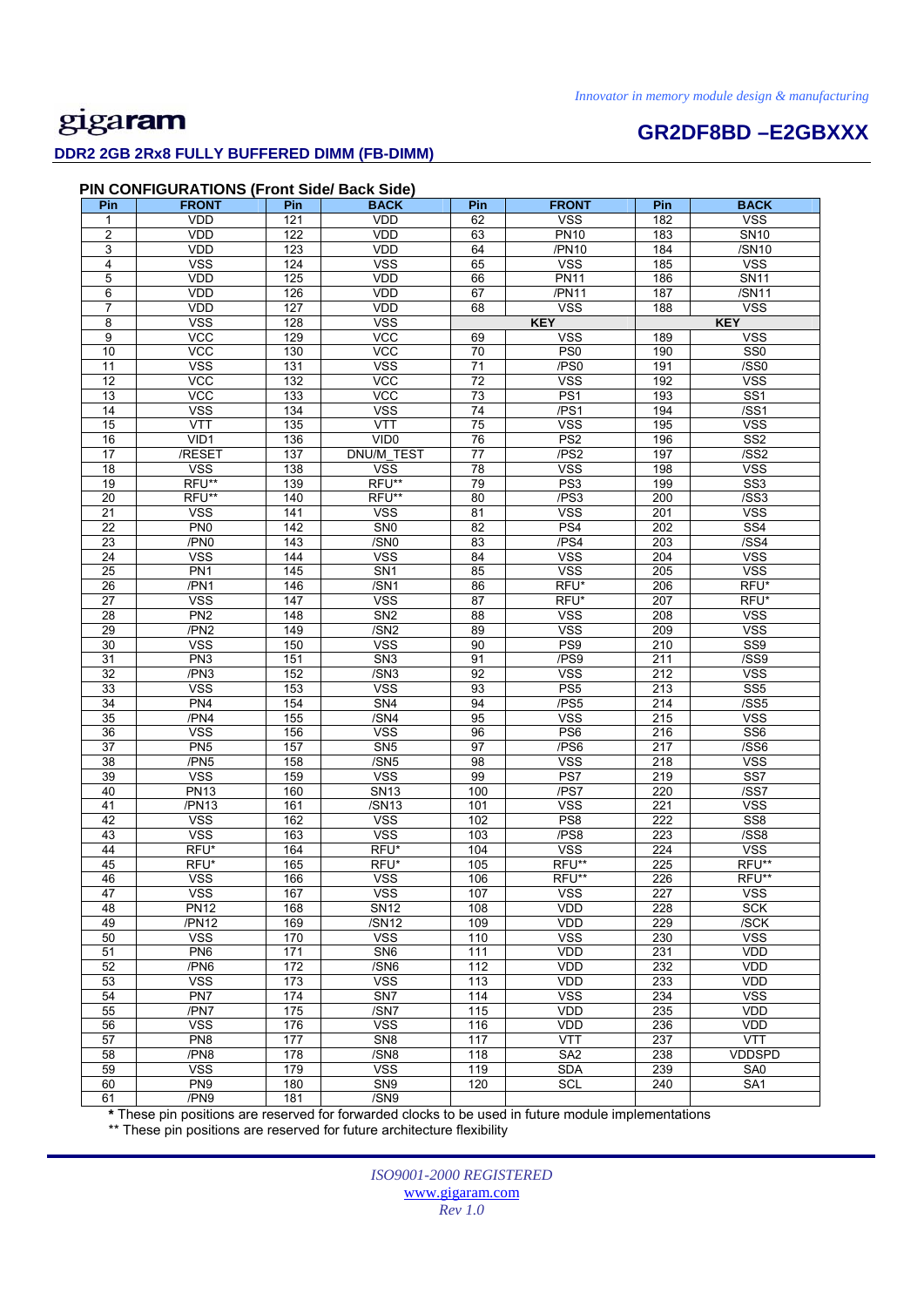# gigaram

# **GR2DF8BD –E2GBXXX**

# **DDR2 2GB 2Rx8 FULLY BUFFERED DIMM (FB-DIMM)**

# **FB DIMM INPUT/OUTPUT FUNCTIONAL DESCRIPTION**

| <b>Symbol</b>                | <b>Type</b> | <b>Polarity</b>     | <b>Function</b>                                                                                                    |
|------------------------------|-------------|---------------------|--------------------------------------------------------------------------------------------------------------------|
| <b>Channel Signals</b>       |             |                     |                                                                                                                    |
| SCK, /SCK                    | Input       | <b>Differential</b> | System Clock Input                                                                                                 |
| PN[13:0], /PN [13:0]         | Output      | Differential        | Primary Northbound Data                                                                                            |
| PS[9:0], /PS[9:0]            | Input       | Differential        | Primary Southbound Data                                                                                            |
| SN[13:0], /SN [13:0]         | Input       | Differential        | Secondary Northbound Data                                                                                          |
| SS[9:0], /SS[9:0]            | Output      | Differential        | Secondary Southbound Data                                                                                          |
| <b>SMB Bus Signals</b>       |             |                     |                                                                                                                    |
| SA [2:0]                     | Input       | $\blacksquare$      | SPD Address, also used to select the DIMM number in the AMB                                                        |
| <b>SDA</b>                   | 1/O         |                     | SPD Data, A resistor must be connected from the SDA bus line to<br>VDDSPD on the system planar to act as a pull-up |
| <b>SCL</b>                   | Input       |                     | <b>SPD Clock</b>                                                                                                   |
| <b>Miscellaneous Signals</b> |             |                     |                                                                                                                    |
| /RESET                       | Input       | <b>Active Low</b>   | <b>AMB Reset Signal</b>                                                                                            |
| VID[1:0]                     | Input       | $\overline{a}$      | Voltage ID. Both pins shall be NC in case of VDD=1.8V, Vcc=1.5V                                                    |
| <b>TEST</b>                  | Analog      | $+0.9V$             | DRAM Vref Margin Test. Do not connect on the system planar.                                                        |
| <b>Power / Ground</b>        |             |                     |                                                                                                                    |
| <b>VDD</b>                   | Supply      | $+1.8V$             | DDR2 Dram power                                                                                                    |
| <b>VCC</b>                   | Supply      | $+1.5V$             | AMB Core power                                                                                                     |
| V <sub>DDSPD</sub>           | Supply      | $+3.3V$             | SPD power                                                                                                          |

# **ABSOLUTE MAXIMUM RATINGS**

| <b>Parameter</b>                                       | <b>Symbol</b>                      | <b>Limit Values</b> |        | Unit         | <b>Note</b> |
|--------------------------------------------------------|------------------------------------|---------------------|--------|--------------|-------------|
|                                                        |                                    | Min.                | Max.   |              |             |
| Voltage on any pins relative to Vss                    | V <sub>IN</sub> , V <sub>OUT</sub> | $-0.3$              | 1.75   | V            |             |
| Voltage on $V_{\text{CC}}$ relative to $V_{\text{SS}}$ | $V_{\rm CC}$                       | $-0.3$              | 1.75   | v            |             |
| Voltage on V <sub>DD</sub> relative to V <sub>SS</sub> | V <sub>DD</sub>                    | $-0.5$              | 2.3    |              |             |
| Voltage on $V_{TT}$ relative to $V_{SS}$               | $V_{TT}$                           | $-0.5$              | 2.3    |              |             |
| Storage temperature range                              | T <sub>STG</sub>                   | -55                 | $+100$ | $^{\circ}$ C |             |
| DDR2 SDRAM device operating temperature (Ambient)      |                                    | 0                   | 85     | °C           | 1, 2        |
|                                                        | $\mathsf{T}_{\mathsf{CASE}}$       | 85                  | 95     |              |             |
| AMB device operating temperature (Ambient)             |                                    | $\Omega$            | 110    | °C           | 1, 2        |

 Note:1. Stresses greater than those listed under "Absolute Maximum Ratings" may cause permanent damage to the device. This is a stress rating only and functional operation of the device at these or any other conditions above those indicated in the operational sections of this specification is not implied. Exposure to absolute maximum rating conditions for extended periods may affect reliability.

2. DDR2 SDRAMs of FBDIMM should require this specification.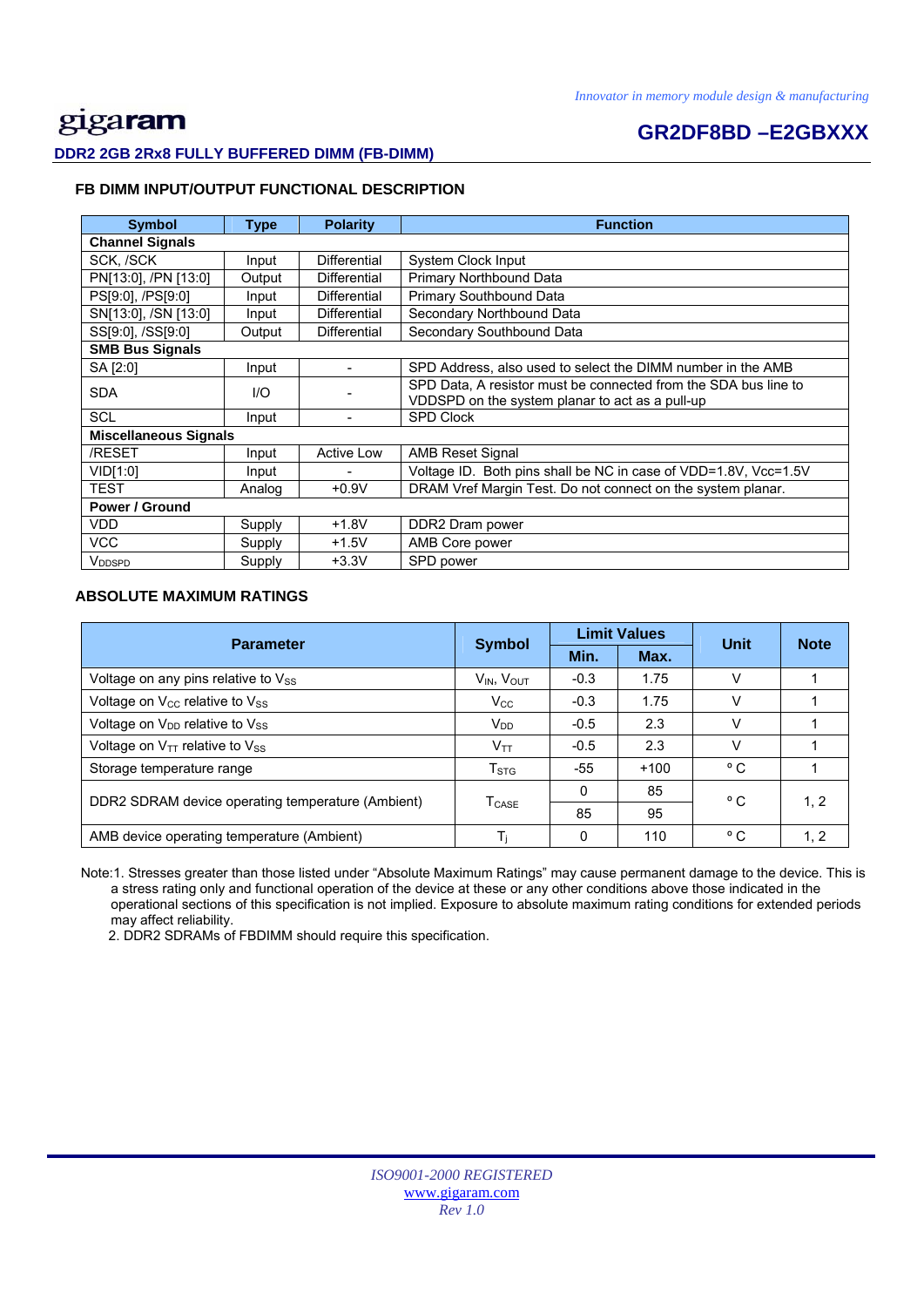# gigaram

### **DDR2 2GB 2Rx8 FULLY BUFFERED DIMM (FB-DIMM)**

# **GR2DF8BD –E2GBXXX**

## **OPERATING TEMPERATURE RANGE**

| <b>Parameter</b>                      |                            | <b>Limit Values</b> |        | Unit           | <b>Notes</b> |
|---------------------------------------|----------------------------|---------------------|--------|----------------|--------------|
|                                       | <b>Symbol</b>              | Min.                | Max.   |                |              |
| DRAM Component Case Temperature Range | $\mathsf{T}_\mathsf{CASE}$ |                     | $+95$  | $\circ$ $\sim$ | , 2, 3, 4    |
| AMB Component Case Temperature Range  | I CASE                     |                     | $+110$ | $\circ$ $\sim$ |              |

 Note: 1. Stresses greater than those listed under "Absolute Maximum Ratings" may cause permanent damage to the device. This is a stress rating only and functional operation of the device at these or any other conditions above those indicated in the operational sections of this specification is not implied. Exposure to absolute maximum rating conditions for extended periods may affect reliability.

2. Within the DRAM Component Case Temperature range all DRAM specification will be supported.

3. Above 85 º C DRAM case temperature the Auto-Refresh command interval has to be reduced to tREF1= 3.9us.

 4. Self-Refresh period is hard-coded in the DRAMs and therefore it is imperative that the system ensures the DRAM is below 85 º C case temperature before initiating self-refresh operation.

## **INPUT DC OPERATING CONDITIONS**

| <b>Parameter</b>                  | <b>Symbol</b>      |                      | <b>Unit</b>          | <b>Notes</b>         |        |   |
|-----------------------------------|--------------------|----------------------|----------------------|----------------------|--------|---|
|                                   |                    | Min.                 | Norm.                | Max.                 |        |   |
| AMB supply Voltage                | $V_{\rm CC}$       | 1.455                | 1.50                 | 1.575                | V      |   |
| DDR2 SDRAM Supply Voltage         | $V_{DD}$           | 1.7                  | 1.8                  | 1.9                  | $\vee$ |   |
| <b>Termination Voltage</b>        | V <sub>TT</sub>    | $0.48 \times V_{DD}$ | $0.50 \times V_{DD}$ | $0.52 \times V_{DD}$ | V      |   |
| <b>EEPROM</b> supply Voltage      | V <sub>DDSPD</sub> | 3.0                  | 3.3                  | 3.6                  | v      |   |
| SPD Input HIGH (logic1) Voltage   | $V_{IH(DC)}$       | ۰                    |                      | V <sub>DDSPD</sub>   | V      |   |
| SPD Input LOW (logic0) Voltage    | $V_{IL(DC)}$       | 1.0                  |                      | 0.8                  | V      |   |
| RESET Input HIGH (logic1) Voltage | $V_{IH(DC)}$       |                      |                      |                      | V      | 2 |
| RESET Input LOW (logic0) Voltage  | $V_{IL(DC)}$       |                      |                      | 0.5                  | $\vee$ |   |
| Leakage Current (RESET)           | IL.                | $-90$                |                      | 90                   | uA     | 2 |
| Leakage Current (link)            | ΙL                 | $-5$                 |                      | 5                    | uA     | 3 |

Note: 1. Applies for SMB and SPD bus signals.

2. Applies for AMB CMOS signal RESET#.

3. For other AMB related DC parameters, please refer to the high-speed differential link interface specification.

## **TIMING PARAMETERS**

| <b>Parameter</b>                        | <b>Symbol</b>               | <b>Limit Values</b> | <b>Unit</b> | <b>Notes</b>   |             |      |
|-----------------------------------------|-----------------------------|---------------------|-------------|----------------|-------------|------|
|                                         |                             | Min.                | Norm.       | Max.           |             |      |
| El Assertion Pass-Thru Timing           | t <sub>El Propagate</sub> t |                     |             | 4              | clks        |      |
| El Deassertion Pass-Thru Timing         | t <sub>EID</sub>            |                     |             | <b>Bitlock</b> | <b>Clks</b> | 2    |
| <b>El Assertion Duration</b>            | tει                         | 100                 |             |                | <b>Clks</b> | 1, 2 |
| FBD Cmd to DDR Clk out that latches Cmd |                             |                     | 8.1         |                | ns          | 3    |
| FBD Cmd t DDR Write                     |                             |                     | <b>TBD</b>  |                | ns          |      |
| DDR Read to FBD (last DIMM)             |                             |                     | 5.0         |                | ns          | 4    |
| Resample Pass-Thru time                 |                             |                     | 1.075       |                | ns          |      |
| ResynchPass-Thru time                   |                             |                     | 2.075       |                | ns          |      |
| <b>Bit Lock Interval</b>                | t <sub>BitLock</sub>        |                     |             | 119            | frames      |      |
| Frame Lock Interval                     | <b>T</b> FrameLock          |                     |             | 154            | frames      |      |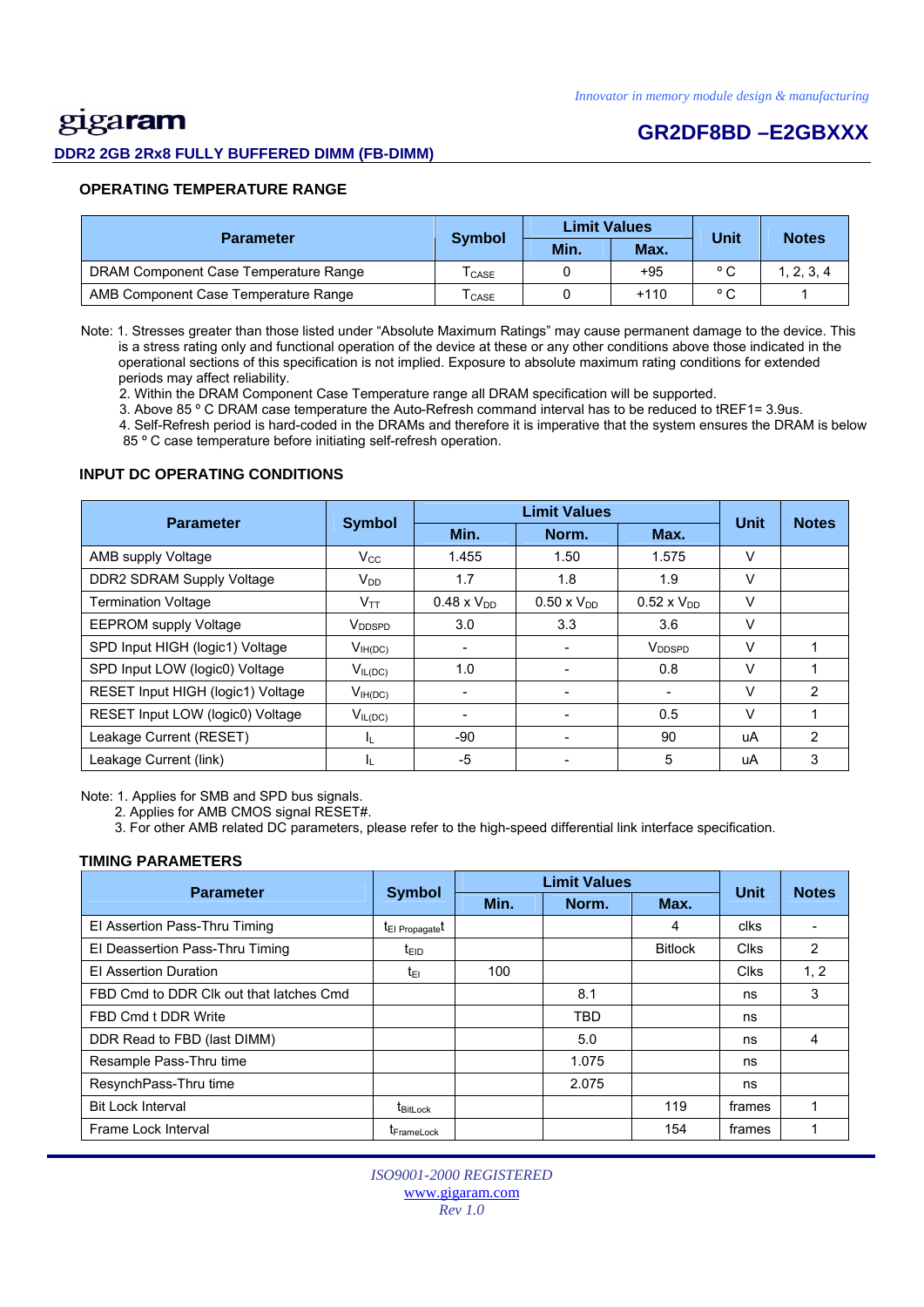# **GR2DF8BD –E2GBXXX**

## **DDR2 2GB 2Rx8 FULLY BUFFERED DIMM (FB-DIMM)**

Note: 1. Defined in FB-DIMM Architecture and Protocol Spec.

2. Clocks defined as core clocks=2x SCK input

 3. @DDR2-667 – measured from beginning of frame at southbound input to DDR clock output that latches the first command of a frame to the DRAMs.

4. @DDR2-667 – measured from latest DQS input AMB to start of matching data frame at northbound FB-DIMM outputs.

## **I<sub>cc</sub>/I<sub>DD</sub> SPECIFICATION FOR FB-DIMM**

| <b>Symbol</b>                  | PC2-4200 | PC2-5300 | PC2-6400   | <b>Unit</b>    | <b>Note</b> |
|--------------------------------|----------|----------|------------|----------------|-------------|
| $I_{CC}$ Idle 0                | 1,940    | 2,910    | <b>TBD</b> | mA             |             |
| $P_{CC}$ Idle_0                | 2.86     | 4.28     | <b>TBD</b> | W              |             |
| $I_{DD}$ Idle $0$              | 900      | 970      | <b>TBD</b> | mA             |             |
| $P_{DD}$ _Idle_0               | 1.61     | 1.74     | <b>TBD</b> | W              |             |
| $I_{TOT}$ Idle 0               | 2,830    | 3,880    | <b>TBD</b> | mA             |             |
| $P_{TOT}$ Idle 0               | 4.46     | 6.01     | <b>TBD</b> | W              |             |
| $I_{CC}$ Idle 1                | 2,480    | 2,900    | <b>TBD</b> | mA             |             |
| $P_{CC}$ Idle 1                | 3.63     | 4.23     | <b>TBD</b> | W              |             |
| $I_{DD}$ Idle $_1$             | 900      | 970      | TBD        | mA             |             |
| $P_{DD}$ Idle_1                | 1.61     | 1.73     | <b>TBD</b> | W              |             |
| $I_{TOT}$ Idle $1$             | 3,370    | 3,860    | <b>TBD</b> | mA             |             |
| P <sub>TOT</sub> Idle 1        | 5.23     | 5.96     | <b>TBD</b> | W              |             |
| I <sub>cc</sub> _Active_1      | 3,340    | 3,930    | <b>TBD</b> | mA             |             |
| $P_{CC}$ Active 1              | 3.92     | 4.54     | <b>TBD</b> | W              |             |
| <b>I<sub>DD</sub>_Active 1</b> | 870      | 930      | <b>TBD</b> | mA             |             |
| P <sub>DD</sub> _Active_1      | 4.17     | 4.15     | TBD        | W              |             |
| $I_{TOT}\_Active\_1$           | 4,200    | 4,860    | <b>TBD</b> | mA             |             |
| P <sub>TOT</sub> _Active_1     | 8.09     | 8.68     | TBD        | W              |             |
| I <sub>CC</sub> Active 2       | 3,050    | 3,570    | <b>TBD</b> | mA             |             |
| P <sub>CC</sub> _Active_2      | 3.64     | 4.22     | TBD        | W              |             |
| I <sub>DD</sub> _Active_2      | 870      | 930      | <b>TBD</b> | mA             |             |
| P <sub>DD</sub> Active 2       | 1.18     | 1.26     | TBD        | W              |             |
| I <sub>TOT</sub> _Active_2     | 3,910    | 4,500    | TBD        | mA             |             |
| P <sub>TOT</sub> _Active_2     | 4.82     | 5.47     | <b>TBD</b> | $\overline{W}$ |             |
| Icc IBIST                      | 1,320    | 1,600    | <b>TBD</b> | mA             |             |
| P <sub>CC_IBIST</sub>          | 4.88     | 5.73     | <b>TBD</b> | W              |             |
| <b>I</b> DD IBIST              | 140      | 140      | TBD        | mA             |             |
| P <sub>DD</sub> IBIST          | 1.55     | 1.66     | <b>TBD</b> | W              |             |
| <b>ITOT IBIST</b>              | 1,460    | 1,730    | <b>TBD</b> | mA             |             |
| PTOT IBIST                     | 6.42     | 7.38     | TBD        | W              |             |
| ICC Training                   | 2,680    | 3,110    | <b>TBD</b> | mA             |             |
| P <sub>CC_Training</sub>       | 4.46     | 5.21     | <b>TBD</b> | W              |             |
| <b>I</b> DD_Training           | 2,350    | 2,340    | <b>TBD</b> | mA             |             |
| P <sub>DD_Training</sub>       | 1.55     | 1.66     | TBD        | W              |             |
| <b>ITOT Training</b>           | 5,020    | 5,440    | <b>TBD</b> | mA             |             |
| P <sub>TOT</sub> Training      | 6.0      | 6.87     | <b>TBD</b> | W              |             |
| $I_{CC}$ EI                    | 2,480    | 2,880    | <b>TBD</b> | mA             |             |
| $P_{CCEI}$                     | 1.96     | 2.36     | <b>TBD</b> | W              |             |
| $I_{DD}$ EI                    | 660      | 710      | <b>TBD</b> | mA             |             |
| $P_{DD}$ EI                    | 0.25     | 0.25     | <b>TBD</b> | W              |             |
| $I_{\text{TOT}}$ EI            | 3,140    | 3,580    | TBD        | mA             |             |
| $P_{\overline{TOT}$ EI         | 2.2      | 2.6      | <b>TBD</b> | W              |             |
| I <sub>CC_MEMBIST</sub>        | 2,720    | 3,160    | <b>TBD</b> | mA             |             |
| P <sub>CC MEMBIST</sub>        | 3.98     | 4.62     | <b>TBD</b> | $\overline{W}$ |             |
| <b>IDD MEMBIST</b>             | 2,510    | 2,500    | <b>TBD</b> | mA             |             |
| P <sub>DD</sub> MEMBIST        | 4.47     | 4.45     | <b>TBD</b> | W              |             |
| <b>ITOT MEMBIST</b>            | 5,230    | 5,660    | <b>TBD</b> | mA             |             |
| PTOT MEMBIST                   | 8.45     | 9.06     | <b>TBD</b> | W              |             |

Note: The power is calculated as follows: Pcc=Vcc x Icc where Vcc=1.5V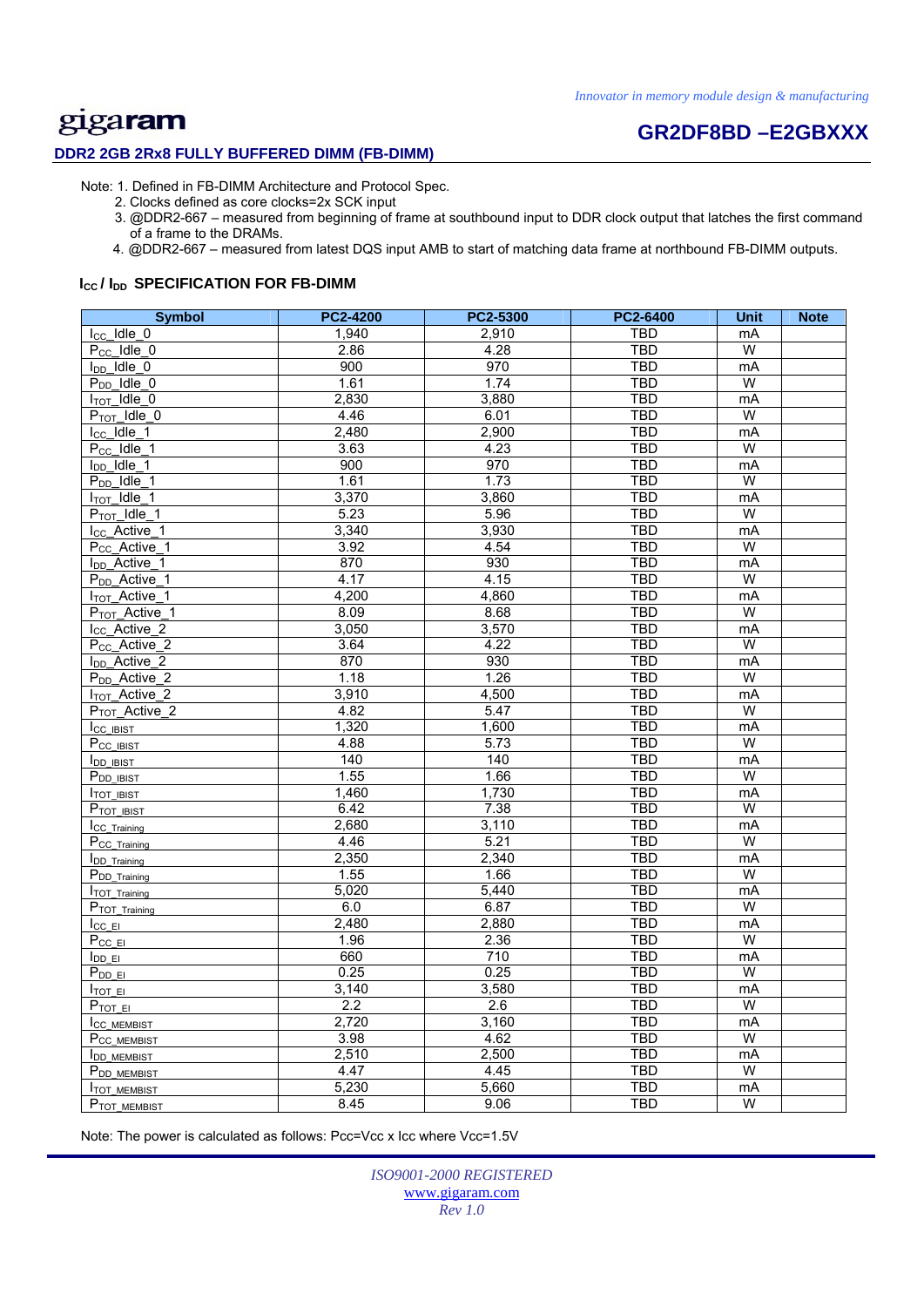**GR2DF8BD –E2GBXXX** 

# gigaram

### **DDR2 2GB 2Rx8 FULLY BUFFERED DIMM (FB-DIMM)**

## **FUNCTIONAL BLOCK DIAGRAM**